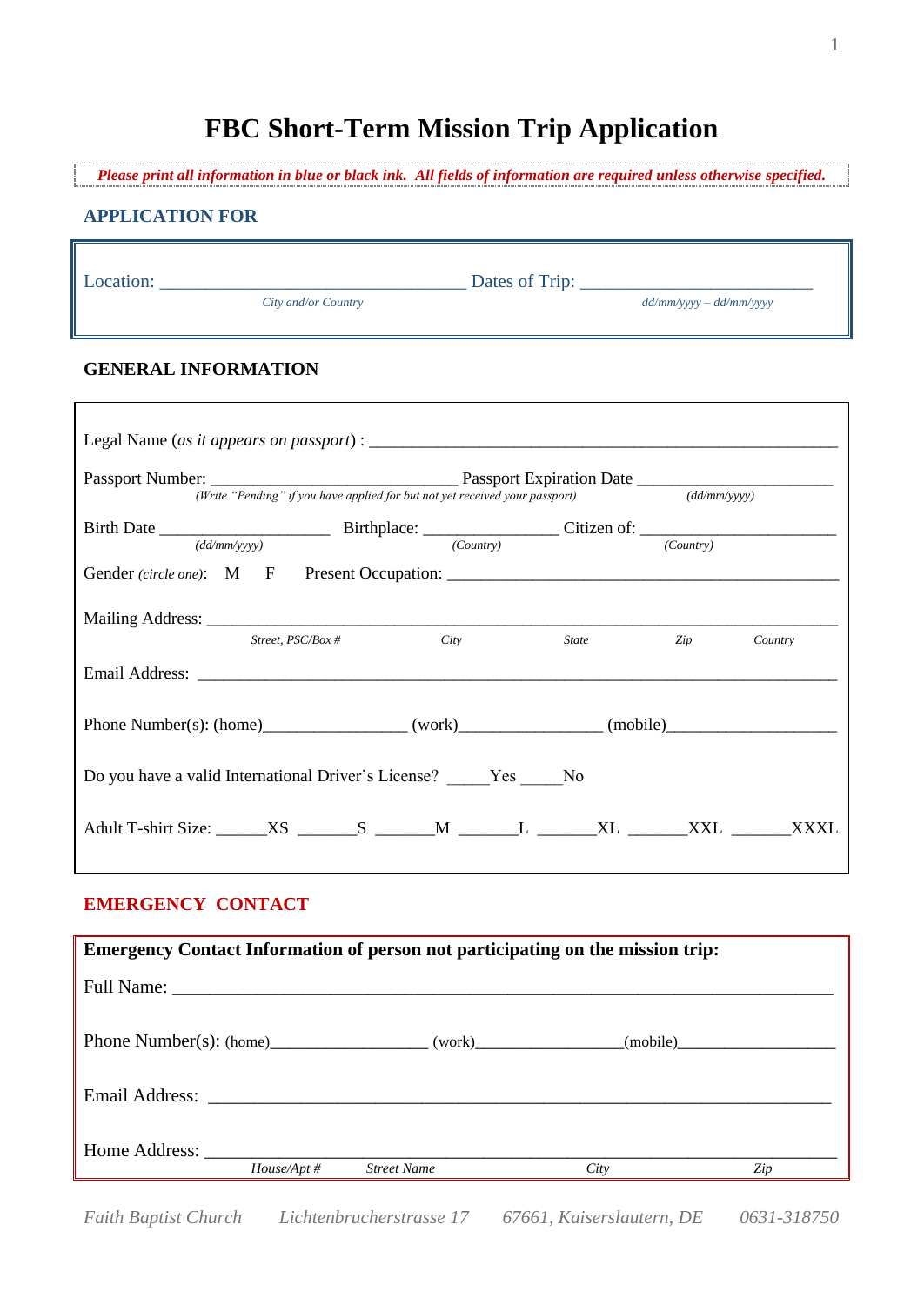# Date joined Faith Baptist Church: \_\_\_\_\_\_\_\_\_\_\_\_\_\_\_\_\_\_\_\_\_\_\_\_\_\_\_\_\_\_\_\_\_\_\_\_\_\_\_\_\_\_\_\_\_\_\_\_

**MINISTRY INFORMATION**

| If 'No', do you consider yourself a regular attender at Faith Baptist Church? Yes No |  |
|--------------------------------------------------------------------------------------|--|
|                                                                                      |  |

| How often do you attend Sunday worship service per month? _____4-5x _____2-3x_____<2x |  |  |
|---------------------------------------------------------------------------------------|--|--|
|                                                                                       |  |  |

Are you a member of Faith Baptist Church, Kaiserslautern, Germany? \_\_\_\_\_Yes \_\_\_\_\_No

If 'Yes', circle the type of membership you have: Full Member Associate Member

| Administrative/Office Staff  | <b>Missions Committee</b>      |
|------------------------------|--------------------------------|
| <b>AWANA</b>                 | Pastoral Team                  |
| Buildings & Grounds          | <b>Prayer Ministry</b>         |
| Children's Ministry /VBS     | Preschool / FBC School         |
| Deacon Committee             | Sunday School/Weekly Education |
| <b>Financial Committee</b>   | Women's Ministry               |
| <b>Hospitality Committee</b> | Worship Team / AV / Media      |
| Men's Ministry               | <b>Student OutReach</b>        |
| Other (please state)         |                                |
|                              |                                |

#### **FAITH & DISCIPLESHIP**

| Do you recall a time when you placed your faith in Jesus Christ as Savior and Lord? ___Yes ___No                       |
|------------------------------------------------------------------------------------------------------------------------|
| Briefly explain your journey to faith in Christ. How has it affected your life? (you may write more on the back side): |
|                                                                                                                        |
|                                                                                                                        |
|                                                                                                                        |
|                                                                                                                        |
| Were you baptized by immersion after placing your faith in Jesus Christ? ___Yes ___No; If 'Yes', when?                 |
| What disciplines do you practice regularly that encourage growth in your relationship with Christ?                     |
|                                                                                                                        |
|                                                                                                                        |
|                                                                                                                        |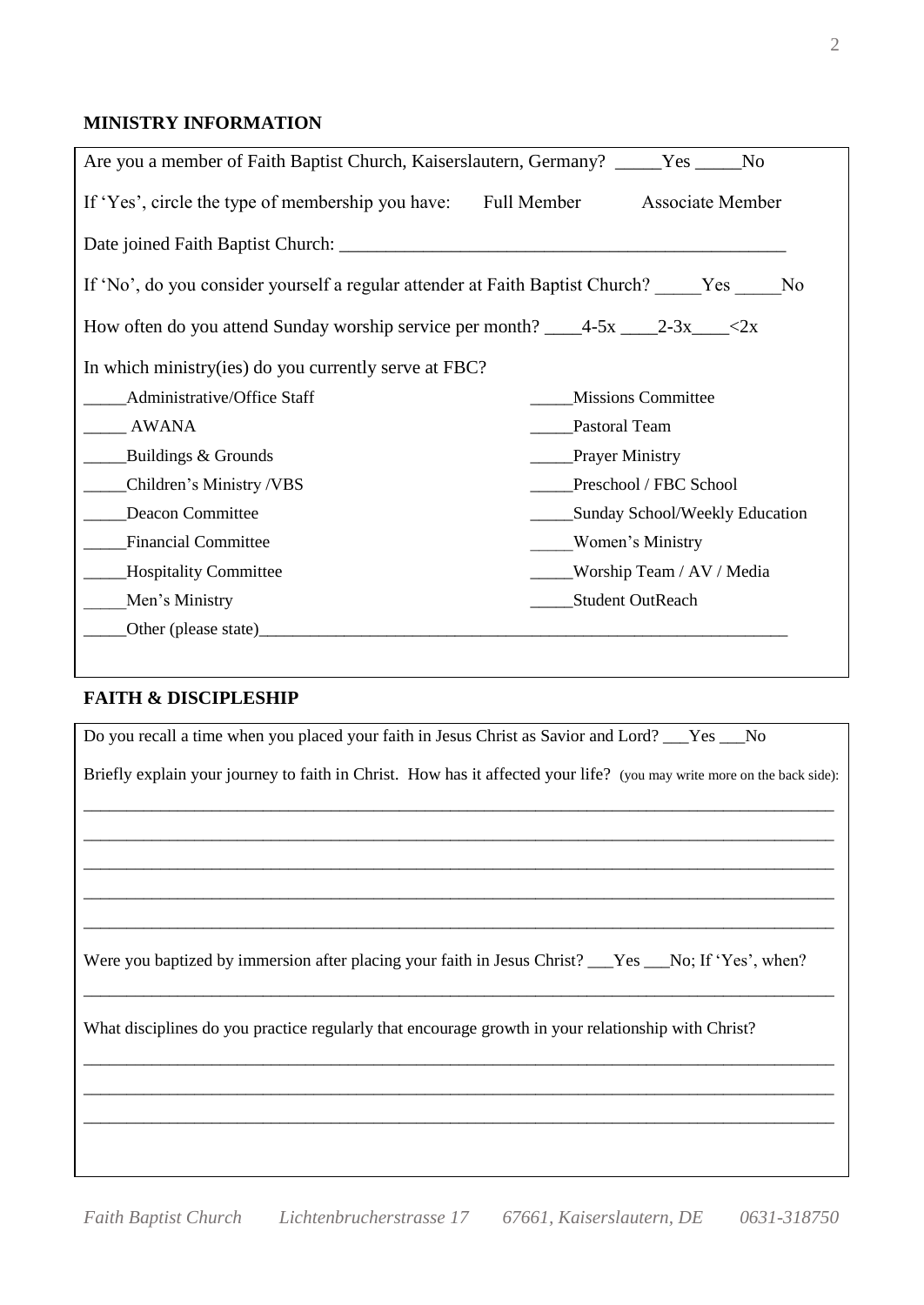# **SPIRITUAL GIFTS & MOTIVATIONS**

| What is the primary reason you would like to participate in this mission trip?                                                                      |                                                                                      |
|-----------------------------------------------------------------------------------------------------------------------------------------------------|--------------------------------------------------------------------------------------|
| Have you participated on a short-term mission trip before? _____Yes _____No;                                                                        |                                                                                      |
| If 'Yes', then briefly describe the mission trip (e.g., when, where, its intent and outcome). Also include what                                     |                                                                                      |
| God taught you through the experience and how you have applied it in your life:                                                                     |                                                                                      |
|                                                                                                                                                     |                                                                                      |
|                                                                                                                                                     |                                                                                      |
| Have you ever taken a Spiritual Gifts Inventory? ___Yes ___No                                                                                       |                                                                                      |
| What spiritual gifts, talents, or skills do you have that the Lord can use on this trip? (check all that apply)                                     |                                                                                      |
| __Administration __Discernment __Encouragement __Evangelism __Faith __Giving                                                                        |                                                                                      |
| Helps Hospitality __Intercession __Knowledge __Leadership __Mercy __Prophecy                                                                        |                                                                                      |
| __Shepherding __Teaching __Wisdom __Worship Leader __Drama __Vocalist                                                                               |                                                                                      |
| __Play musical instrument ___Construction ___Medical ___Photography ___Security                                                                     |                                                                                      |
|                                                                                                                                                     |                                                                                      |
|                                                                                                                                                     |                                                                                      |
| List any foreign languages you speak and your level of proficiency in those languages:                                                              |                                                                                      |
| Have you ever participated in evangelism, discipleship, or witnessing training? _____Yes _____No                                                    |                                                                                      |
| Dealing with uncertainty and change (circle a number for each question):                                                                            |                                                                                      |
| How well would you rate your ability to be flexible and adaptable? $1 \quad 2$<br>3<br>$\overline{4}$<br>Not well                                   | 8<br>10<br>5<br>6<br>7<br>9<br>Moderately Well<br>Very Well                          |
| Not well                                                                                                                                            | $3 \t 4 \t 5 \t 6$<br>9<br>10<br>8<br>$\overline{7}$<br>Moderately Well<br>Very Well |
| How willing are you to forego personal preferences in order<br>$2 \quad 3$<br>Not willing                                                           | 10<br>4 5<br>6<br>8<br>9<br>$7\phantom{0}$<br>Moderately Willing<br>Very Willing     |
| How well do you handle conflict or stressful situations? 1 2 3<br>4                                                                                 | 10<br>5<br>6<br>7<br>8<br>9<br>Moderately Well<br>Very Well                          |
| Not well                                                                                                                                            |                                                                                      |
| How difficult would it be for you to work with Christians who<br>may have doctrinal viewpoints different from your own?1<br>2<br>3<br>Not difficult | 10<br>4 5<br>9<br>6<br>7<br>8<br><b>Moderately Difficult</b><br>Very Difficult       |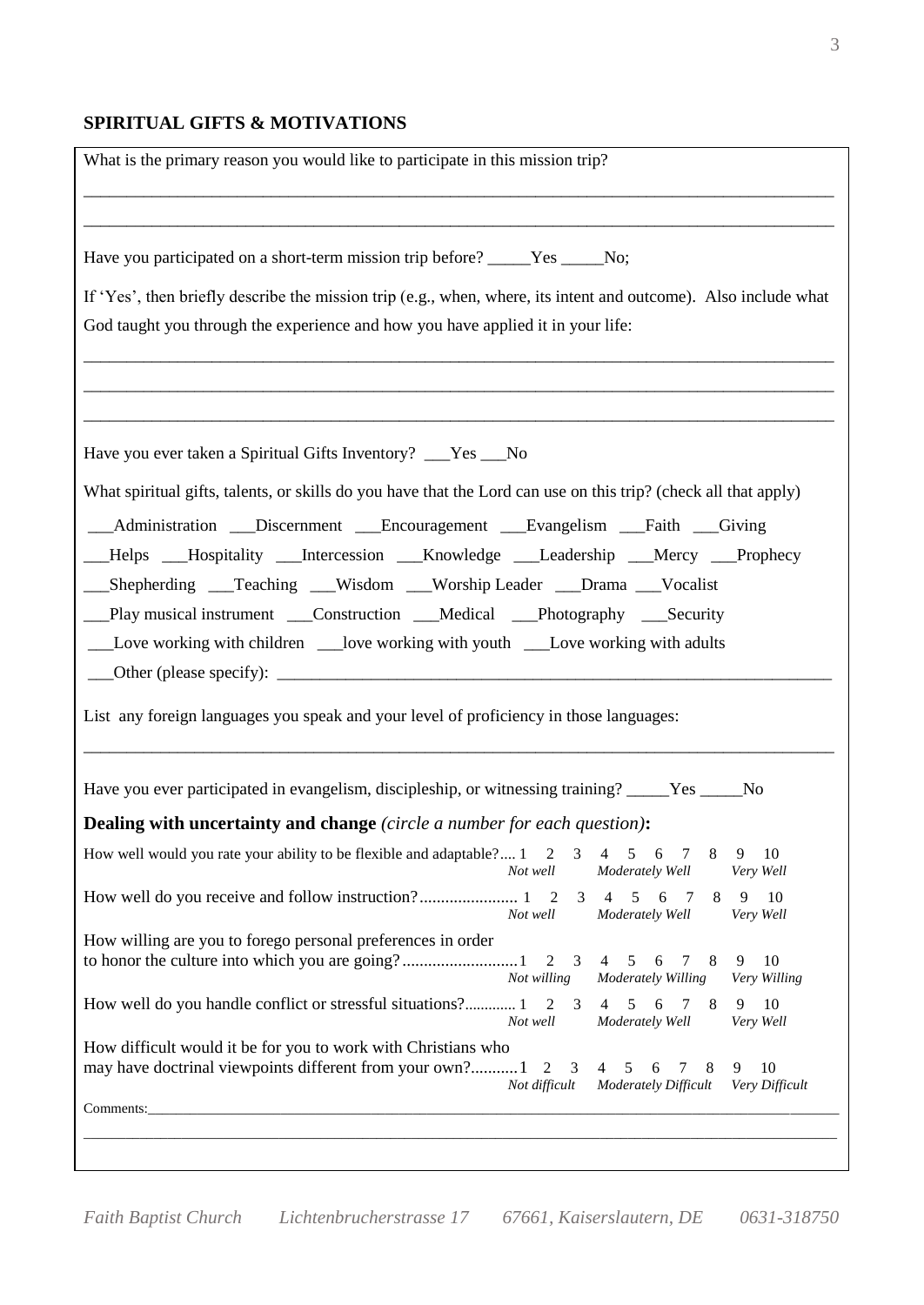### **MEDICAL INFORMATION**

Volunteer mission projects can be extremely strenuous and stressful. They may include long rides in the back of a truck or on a bus. Travelers are almost always required to carry their own luggage. Rest rooms are not always readily accessible. The food may not be what you are accustomed to eating. Fruits and vegetables may not be available or advisable to eat. The housing and meeting locations may not have air conditioning and may not have adequate heating/cooling. There can be a considerable amount of walking involved in your trip, as well as climbing hills and/or several flights of stairs. During the winter months, walking may be on snow or ice-covered walkways and stairs. Summer months in many parts of the world can be very hot. The air quality is poor in many locations. All of these factors may aggravate certain health conditions and the medical facilities in many countries where we travel may provide inadequate medical care. Before acceptance, we may request a medical release statement from your doctor.

*It is important to answer all questions honestly and to the best of your current belief and knowledge.*

1. Do you have any physical condition that may limit your ability to perform the ministry for which you have applied under the conditions above? (e.g., knee problems, back or neck problems, asthma)

\_\_\_\_\_\_\_\_\_\_\_\_\_\_\_\_\_\_\_\_\_\_\_\_\_\_\_\_\_\_\_\_\_\_\_\_\_\_\_\_\_\_\_\_\_\_\_\_\_\_\_\_\_\_\_\_\_\_\_\_\_\_\_\_\_\_\_\_\_\_\_\_\_\_\_\_\_\_\_\_\_\_\_\_\_\_\_\_

Yes \_\_\_\_\_No If yes, please explain:

| 2. Please summarize your health. Do you place any limits on yourself to avoid physical or medical problems?                                                                                                    |
|----------------------------------------------------------------------------------------------------------------------------------------------------------------------------------------------------------------|
| 3. Any hearing, vision, mobility limitations?                                                                                                                                                                  |
| 4. Are you currently under a doctor's care or have you been in the past year? Yes No<br>If yes, please explain:                                                                                                |
| 5. Do you have any existing medical condition that may require extended medical treatment or surgery in the<br>future? _____Yes _____No If yes, please explain:                                                |
| 6. Have you had any surgery or major health problems in the past two years? _____Yes _____No<br>If yes, please explain:                                                                                        |
| 7. Are you currently or regularly taking any medications? _____Yes _____No If yes, please list any<br>side-effects that may possibly interfere with your activity. Also, please list any medication allergies: |
| 8. Do you have any special dietary needs? _____Yes _____No If yes, please explain:                                                                                                                             |
|                                                                                                                                                                                                                |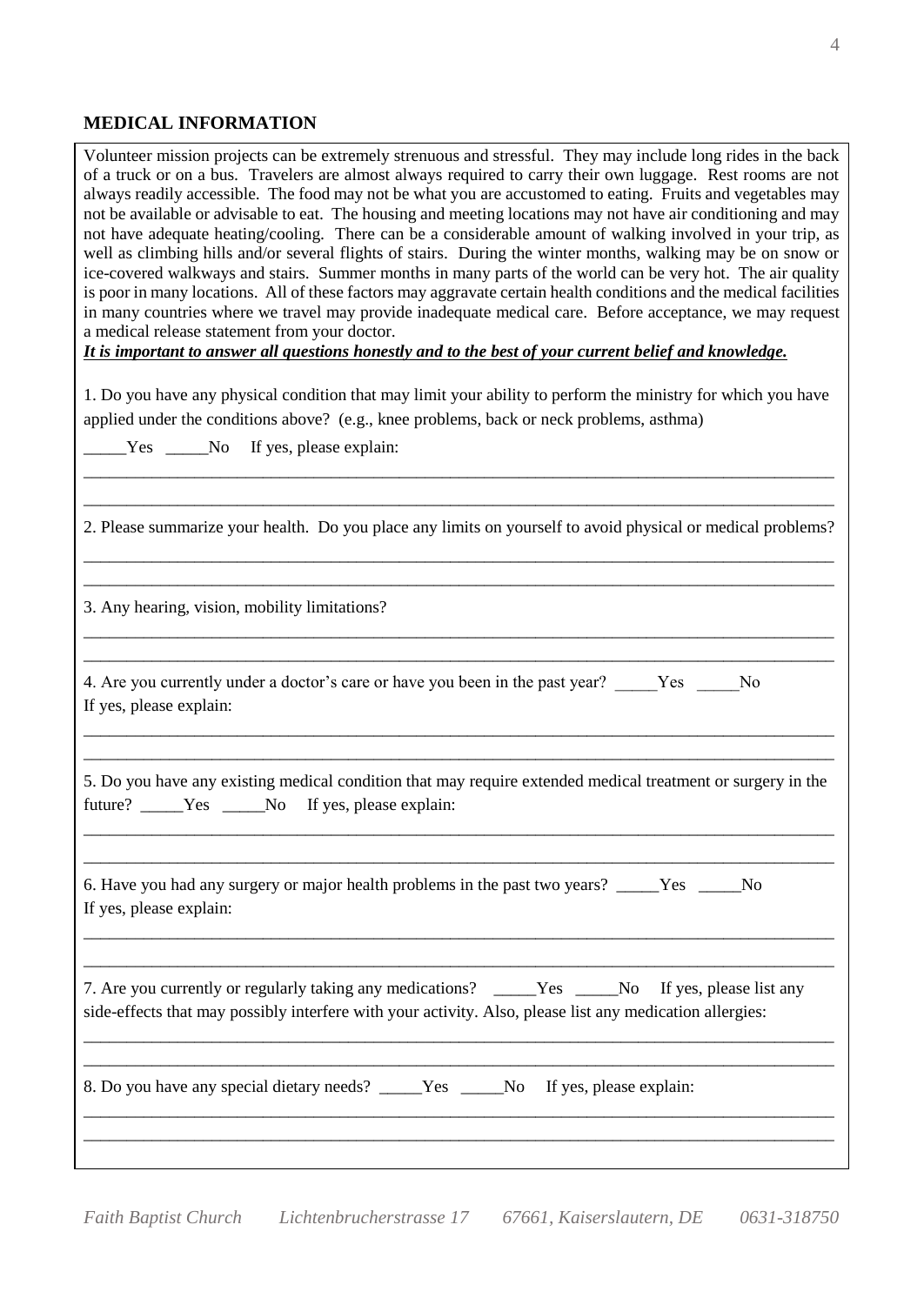#### **MEDICAL INFORMATION (Continued)**

#### **EMERGENCY INFORMATION AND LIABILITY WAIVER**

| IN CASE OF EMERGENCY, CONTACT: |  |
|--------------------------------|--|
|                                |  |
|                                |  |
|                                |  |
|                                |  |
|                                |  |
|                                |  |
|                                |  |
|                                |  |
|                                |  |
|                                |  |
|                                |  |

#### **LIABILITY WAIVER**

**In being accepted and allowed to participate in activities associated with Faith Baptist Church Missions Committee, I assume responsibility for my actions. I release Faith Baptist Church, it's Trustees, Employees, Staff, Missionaries, Volunteers and Agents from liability, loss, or damage to my property or myself. Nothing contained herein shall excuse Faith Baptist Church, it's employees, missionaries, volunteers or agents from responsibility to act with reasonable care for my safety or the safety of my property. I hereby release Faith Baptist Church, its Staff, Trustees, Employees, Missionaries, Volunteers, Agents, and Sponsors of this activity from responsibility and liability for injury or illness that I may sustain during this activity. In the event of emergency, I hereby authorize an adult leader of this activity, as my agent, to consent on my behalf to medical treatment. In this regard, I consent to allow said adult to authorize medical, dental, or surgical diagnosis, X-ray examination, and treatment including surgery and hospital care for me if needed and if advised and supervised by a license physician, surgeon, or dentist.** 

**In the event of my death, I understand that the country I am in may not allow my body to be shipped home. I understand that there is always an element of risk involved in travel and participating in religious work in other countries.** 

| <b>Signature of Applicant:</b> | Date |
|--------------------------------|------|
|                                |      |

Signature of Parent or Legal Guardian  $\qquad \qquad$  (if **applicant is under 18 years of age)**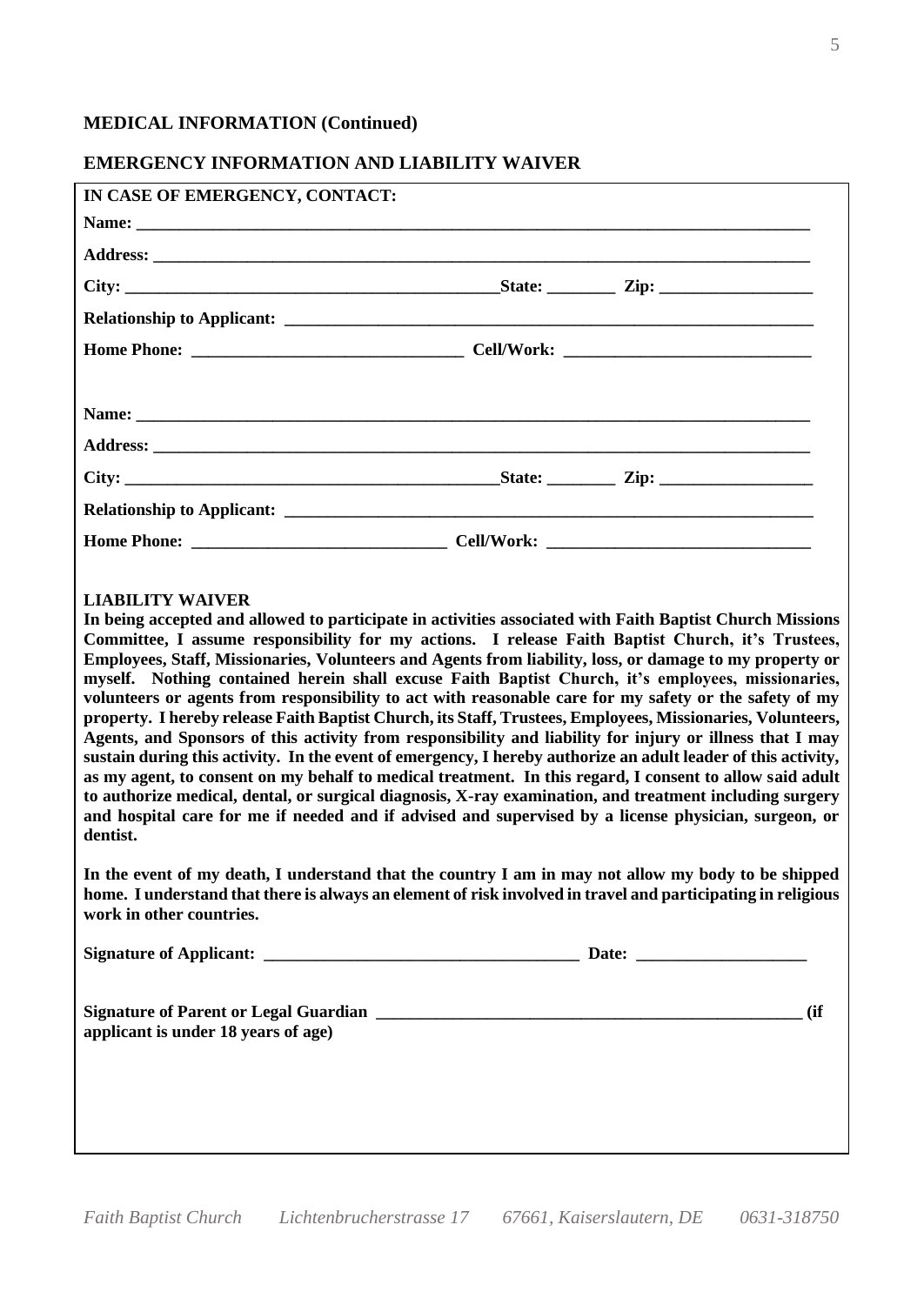## **AUTHORIZATION AND CONSENT FOR MEDICAL TREATMENT:**

**In the event the Applicant is less than 18 years of age at the time of the anticipated trip or is otherwise legally incapacitated or disabled (consult counsel if you are unsure of this), it is absolutely necessary for the parent/guardian to sign this portion of the agreement. If the Applicant is 18 years of age or older, and is legally capable, he/she must sign the consent for medical treatment for himself/herself.** 

**Medical Release for MINOR (17 years of age or younger - or otherwise incapacitated or disabled): I**  hereby give to (name of individual in charge of group)

**permission to authorize whatever medical treatment may be necessary in the case of (name of participant)**  , a minor of whom I am the parent or legal guardian, **while on a mission trip with Faith Baptist Church. If such treatment is recommended by a competent physician or surgeon and is performed by qualified medical personnel, I will not hold the above-named individual in charge, or anyone connected with Faith Baptist Church, responsible in case of adverse results or problems that arise from such treatment. It is understood that this release is valid only in case of an emergency and that a reasonable effort will be made to inform me of the problem and seek my personal decision before taking any action. However, if I cannot be reached, the above-named individual in charge is given my permission to seek whatever appropriate medical treatment deemed necessary for the above-named participant.**

**\_\_\_\_\_\_\_\_\_\_\_\_\_\_\_\_\_\_\_\_\_\_\_\_\_\_\_\_\_\_\_\_\_\_\_\_\_\_\_\_\_\_\_\_\_\_\_\_\_\_\_\_\_\_\_\_\_\_\_\_\_\_\_\_\_\_\_\_\_\_\_\_\_\_\_\_\_\_\_\_**

**Signature of Parent/Guardian Date** 

**Medical Release for ADULT (18 years of age or older): I hereby give to (name of individual in charge of group) \_\_\_\_\_\_\_\_\_\_\_\_\_\_\_\_\_\_\_\_\_\_\_\_\_\_\_\_\_\_\_\_\_\_\_\_\_\_\_\_\_\_\_\_\_\_ permission to authorize whatever medical treatment may be necessary for me, \_\_\_\_\_\_\_\_\_\_\_\_\_\_\_\_\_\_\_\_\_\_\_\_\_\_\_\_\_\_\_\_\_\_\_\_\_\_ , while on a mission trip with Faith Baptist Church. If such treatment is recommended by a competent physician or surgeon and is performed by qualified medical personnel, I will not hold the above-named individual in charge, or anyone connected with Faith Baptist Church, responsible in case of adverse results or problems that arise from such treatment. It is understood that this release is valid only in an emergency situation where I am unable to consent to the medical treatment deemed appropriate for my care.** 

**\_\_\_\_\_\_\_\_\_\_\_\_\_\_\_\_\_\_\_\_\_\_\_\_\_\_\_\_\_\_\_\_\_\_\_\_\_\_\_\_\_\_\_\_\_\_\_\_\_\_\_\_\_\_\_\_\_\_\_\_\_\_\_\_\_\_\_\_\_\_\_\_\_\_\_\_\_\_\_\_\_** 

**Signature of Applicant/Participant Date**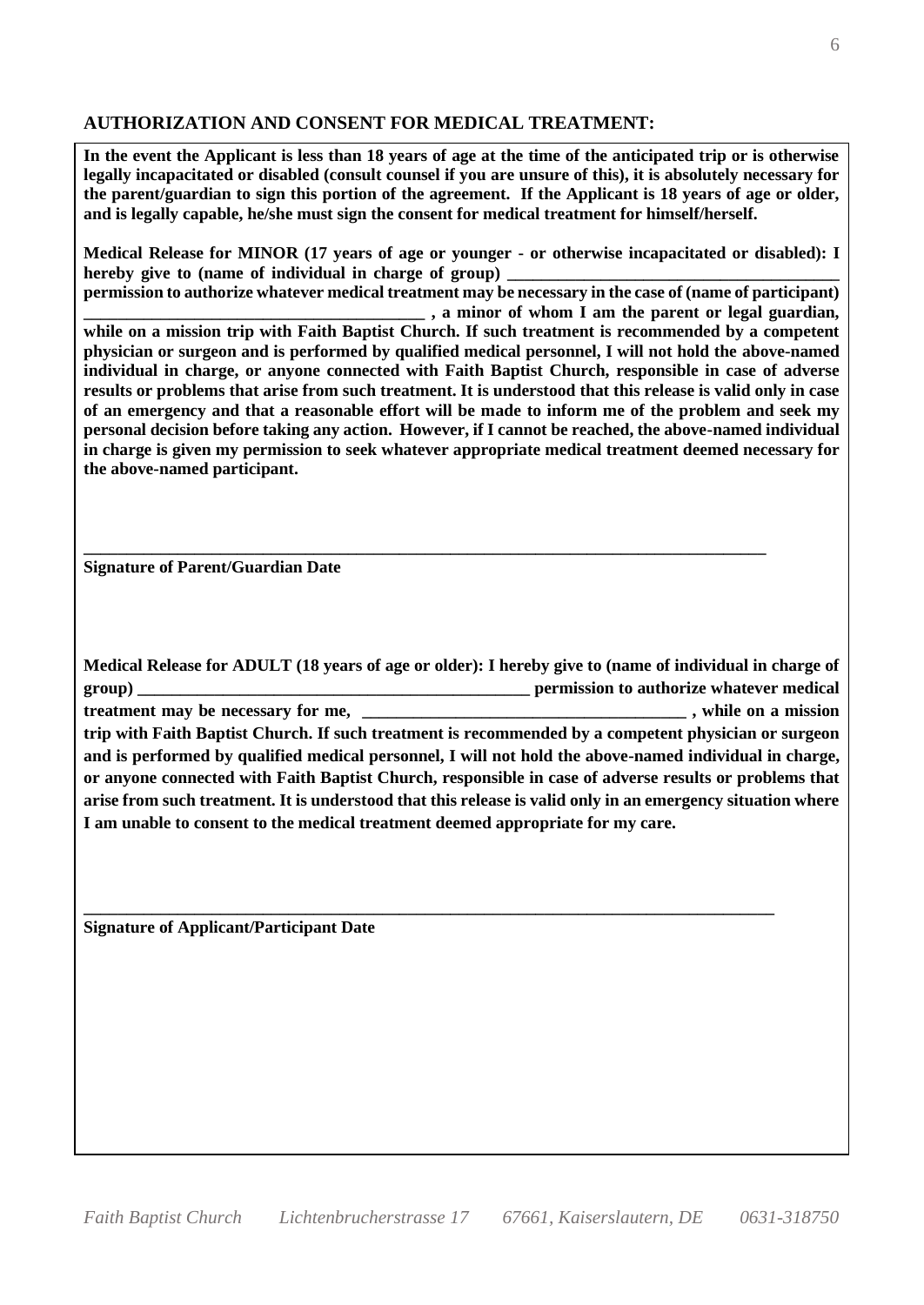## **BACKGROUND CHECK INFORMATION**

**This authorization and consent for release of personal information acknowledges that Faith Baptist Church may at present or at any time I am in a volunteer service assignment, conduct investigations whether the records are of a public, private, or confidential nature. These investigations might include, but are not limited to, driving records, educational reference, credential reference, name verifications, social security verification, county civil court records, county felony criminal history, county misdemeanor or criminal history, federal civil court records and criminal history (state, federal, or extended).** 

**I understand that these searches will be used to determine volunteer work assignment for Faith Baptist Church. Therefore, I authorize and consent to full release of records to the authorized representatives of the church. In addition, I release and discharge Faith Baptist Church and its agents and associates to the full extent permitted by law from any claims, damages, losses, liabilities, expenses or any other charges or complaints filed with any agency arising from retrieving and reporting this information. I understand that according to the Federal Fair Credit Act, I am entitled to know whether volunteer service was denied based upon the information obtained and to receive, upon written request, a disclosure of the background report.** 

**After reading this document, I fully understand its content and authorize the background verification. I also certify that the answers provided above and below are accurate to the best of my knowledge and belief. I am aware that failure to complete this application, intentional omissions or misstatements may result in refusal of volunteer eligibility. Should my application be accepted, I agree to be bound by the bylaws and policies of Faith Baptist Church and to refrain from unscriptural conduct in the performance of my services on behalf of the church.** 

**Please print any other names you have used and whether male or female (maiden, nicknames, etc.)** 

| Date of birth (for identification purposes only) __________                                              |  |
|----------------------------------------------------------------------------------------------------------|--|
| dd/mm/vvvv                                                                                               |  |
| Do you have a current driver's license? Yes No                                                           |  |
| List your driver's license number, state of issue, and exact name on the license:                        |  |
| Do you have a current passport? _____Yes _____No                                                         |  |
| List your passport number, exact name printed on passport and expiration date:                           |  |
| Have you, at any time, ever:                                                                             |  |
| Been arrested for any reason? ___Yes ___No                                                               |  |
| Been convicted of, or pleaded no contest to, any crime? __Yes __No                                       |  |
| Engaged in, or been accused of, any child molestation, exploitation, or abuse? __Yes __No                |  |
| Exhibited behavior that could pose a threat to children, youth, or others? __Yes __No                    |  |
| Known any reason why you should not work with children, youth, or others? ___Yes ___No                   |  |
| If the answer to any of these questions is "Yes," please explain in detail on back of page $\rightarrow$ |  |
|                                                                                                          |  |
| <b>Print Name</b>                                                                                        |  |
| <b>Signature</b><br>Date                                                                                 |  |